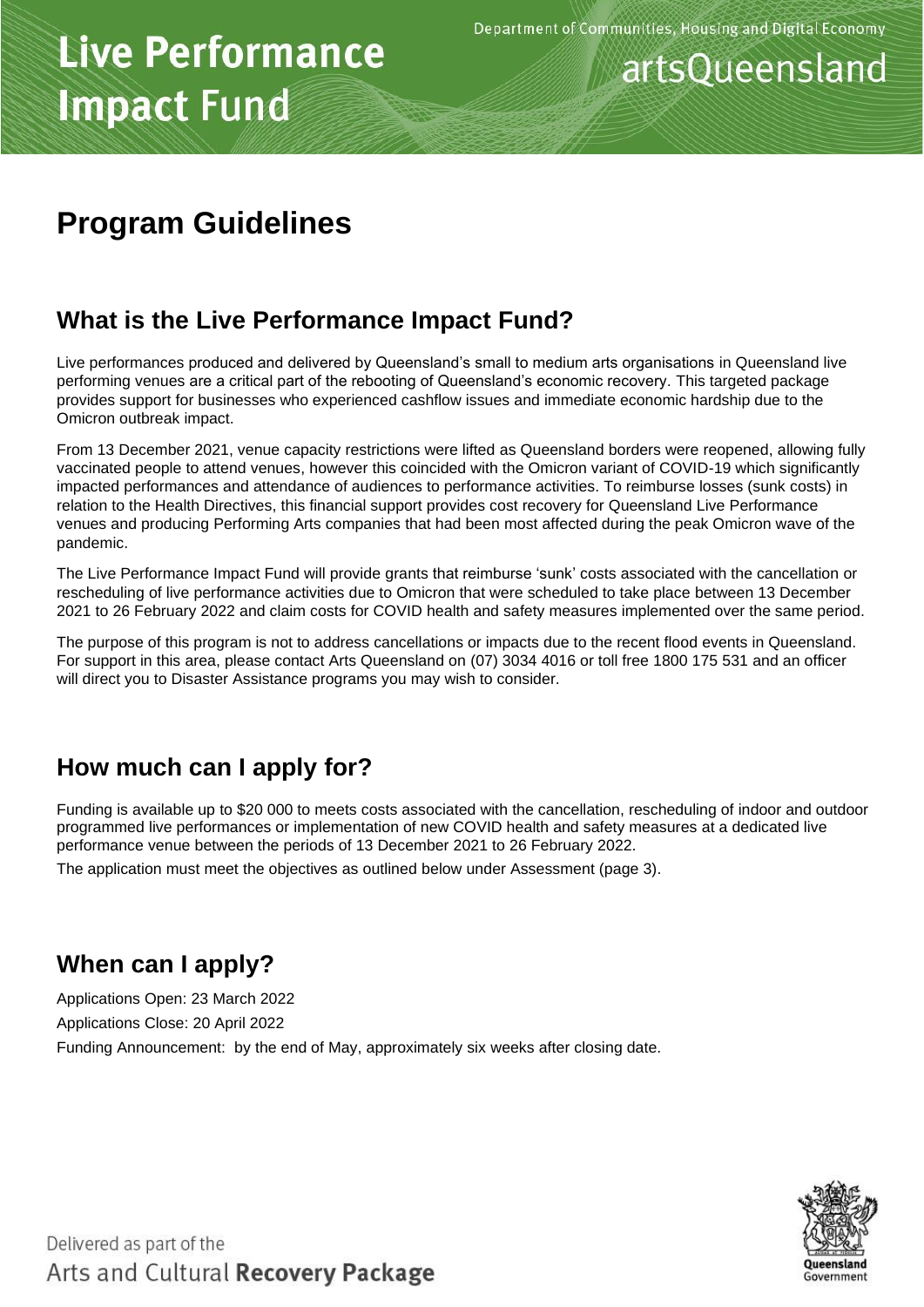### **Who can apply?**

| <b>Eligible</b>                                                                                                                                                                                                                                                                                                                                                                                                                             | <b>Not Eligible</b>                                                                                                                                                                                                                                                                                                                                                                                                                                                                  |  |
|---------------------------------------------------------------------------------------------------------------------------------------------------------------------------------------------------------------------------------------------------------------------------------------------------------------------------------------------------------------------------------------------------------------------------------------------|--------------------------------------------------------------------------------------------------------------------------------------------------------------------------------------------------------------------------------------------------------------------------------------------------------------------------------------------------------------------------------------------------------------------------------------------------------------------------------------|--|
| . Queensland-based indoor and outdoor performing arts<br>venues<br>• Producing Performing Arts companies<br>• Outdoor live music venues<br>• Performing arts festivals<br>• Organisations funded via Arts Queensland multi-year<br><b>Organisations Funds</b><br>• Local Government owned venues<br>• Live Music venues who have applied to Live Music<br>Support Program Round 4 can apply to LPIF for<br>activities after 1 January 2022. | • Live Music Venues who have applied to Live Music<br>Support Program Round 4 cannot apply to LPIF for<br>activities held prior to 31 December 2021<br>• Arts Statutory Bodies<br>• State Government Owned Companies<br>. Organisations funded through the National Performing<br>Arts Partnerships Framework<br>. Pubs, clubs RSLs and hotels that do not have a<br>dedicated live performance venue<br>. In addition, any applicants that do not meet the<br>eligibility criteria. |  |

As some applications will be eligible for both Live Music Support Program (LMSP) Round 4 and Live Performance Impact Fund (LPIF), assessment of both programs will progress concurrently to ensure duplication of funding does not occur.

If you have previously applied to the LMSP, it is recommended that you first apply to LMSP Round 4 (which supports activities from 1 October to 31 December 2021), and then submit a second application to LPIF for impacted activities after 1 January 2022.

### **All eligible applicants must:**

- Have an active Australian Business Number (ABN) registered in the name of the applicant.
- Have a bank account in the name of the applicant.
- Confirm that the applicant was/is still operating in accordance with restrictions issued by direction from the Chief Health Officer.
- Have satisfied the reporting requirements of any previous Arts Queensland funding.
- Not be insolvent or have owners / directors that are an undischarged bankrupt.
- Provide evidence that your Primary Purpose is to present or host live performances on a regular ongoing basis.
- Only one application per registered ABN will be accepted. This program does not accept applications from individuals.

### **What can the funding be spent on?**

| <b>Eligible</b>                                           | <b>Not Eligible</b>                                |
|-----------------------------------------------------------|----------------------------------------------------|
| • Costs to administer booking cancellations.              | • Food and beverage costs.                         |
| • Marketing and communication costs directly associated   | • Standalone marketing activities not directly     |
| cancellation, rescheduling or COVID safety requirements.  | related to LIPF (for example advertising of        |
| • Backfill of staffing due to COVID illness, isolation or | gaming machines, meal offerings, etc).             |
| adherence to COVID vaccination mandates.                  | • Costs associated with COVID testing              |
| . Purchase and/or hire equipment costs relating to COVID  | • Costs for activities before 13 December 2021 or  |
| safety of staff or patrons eg PPE equipment COVID related | after 26 February 2022.                            |
| cleaning costs.                                           | • General operating/recurring costs, including     |
| • Costs incurred due to rescheduling of performance or    | core business activities, business start-up costs, |
| pivoting to digital delivery.                             | administrative and other organisational costs not  |
|                                                           | directly associated with LPIF.                     |
|                                                           | • Contingency costs.                               |
|                                                           | • Repayment of debts and loans.                    |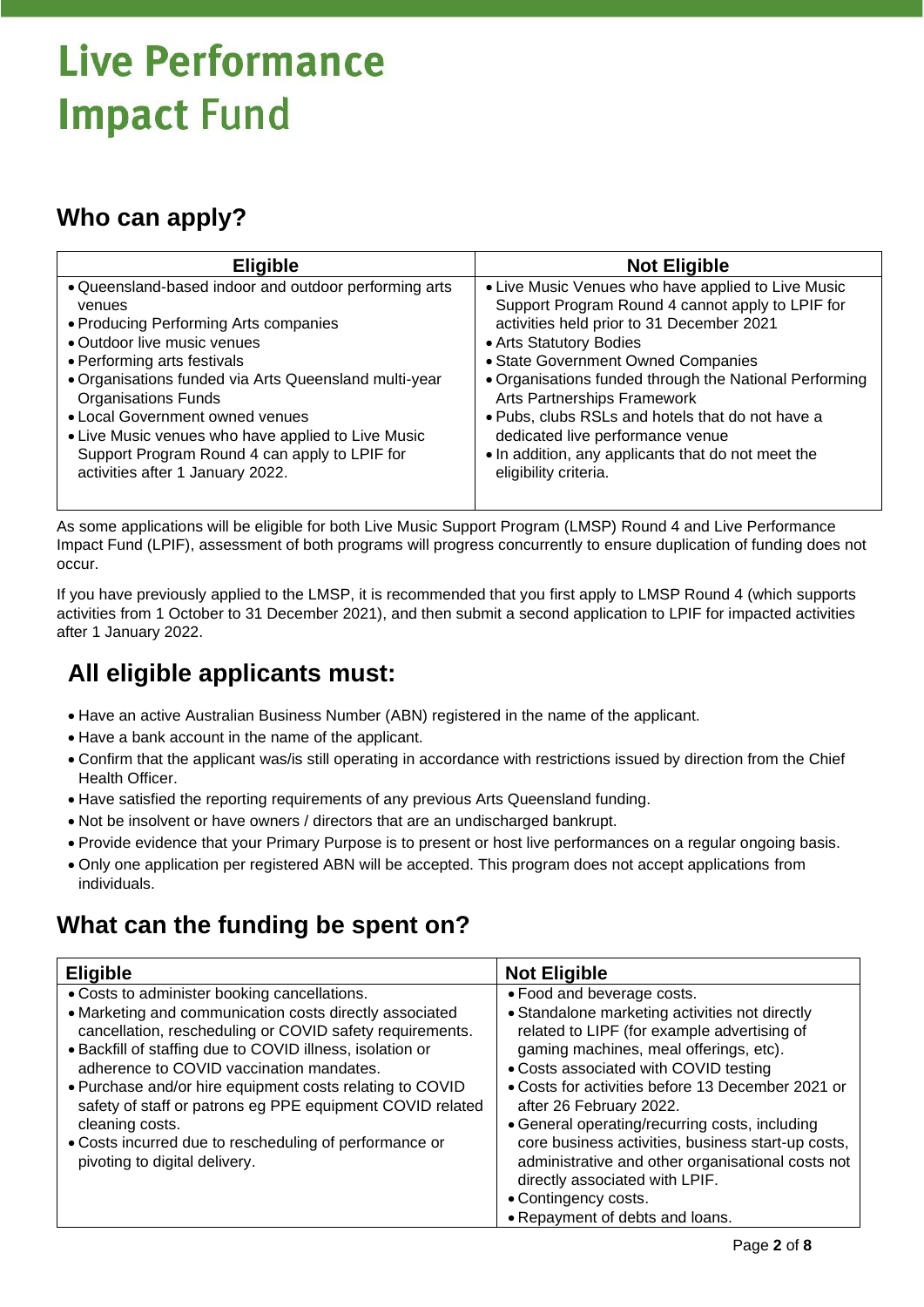**Note:** Support of up to \$5,000 in LPIF funding can be used to purchase COVID safety services and assets, such as cleaning costs, PPE equipment (gloves, masks, sanitiser), safety equipment (bollards).

• Any costs which have already been funded for the period of 13 December 2021 to 26 February 2022 by a COVID support program administered by any Government.

### **Step 1: Apply**

To apply online, visit the following web link to access the application form: [https://artsqueensland.smartygrants.com.au.](https://artsqueensland.smartygrants.com.au/) If you do not have online access please contact Arts Queensland.

Applications will be deemed ineligible if:

- Submitted after the closing date.
- Submitted via email or hand-delivery.
- Reporting requirements of any previous Arts Queensland are not satisfied.
- Eligibility criteria is not satisfied.
- Mandatory support material is not provided, or applications are incomplete.
- Funding is requested for the purchase of COVID safety services and assets more than \$5 000.

**Note:** Arts Queensland may request additional documentation to confirm eligibility and proof of expenditure.

What to attach - Mandatory support material includes:

- Evidence, including dates of cancellation of live performances.
- Budget breakdown of significant items, evidence of sunk costs resulting from cancellation, rescheduling or implementation of COVID safety measures.
- Evidence of regular, ticketed performing arts/original live music programming.
- Evidence the performance/live music programming is the primary focus of the venue (eg the venue cannot operate without the live performance program).
- All relevant COVID Safe Checklists the venue has/is operating under as required by Queensland Government since 13 December 2021.

#### **Step 2: Assessment**

LPIF applications are checked for eligibility by Arts Queensland staff. All eligible applications are assessed by members of an external peer assessment panel (each application receives at least three assessments). The panel meet to moderate the round, which includes considering program's objectives and Government priority areas. The panel make funding recommendations which are approved by the Director-General, Department of Communities, Housing and Digital Economy. The peer assessor panel will be provided with the Arts Queensland funding history of all applicants to this program.

Applicants are advised that some applications may not be funded due to high demand. All funding decisions are final.

#### Program Objectives

- Relieve short term cost pressures, including employment backfill costs, resulting from cancellation or rescheduling of performances due to COVID impacts in the period of 13 December 2021 to 26 February 2022.
- Support costs to ensure patrons are provided a safe environment.

#### Assessment Criteria

LPIF assessment criteria ensures all applications are assessed consistently and fairly by the peer assessment panel. The peer assessment panel may decide to offer reduced funding if ineligible, uncompetitive or inflated budget items are identified.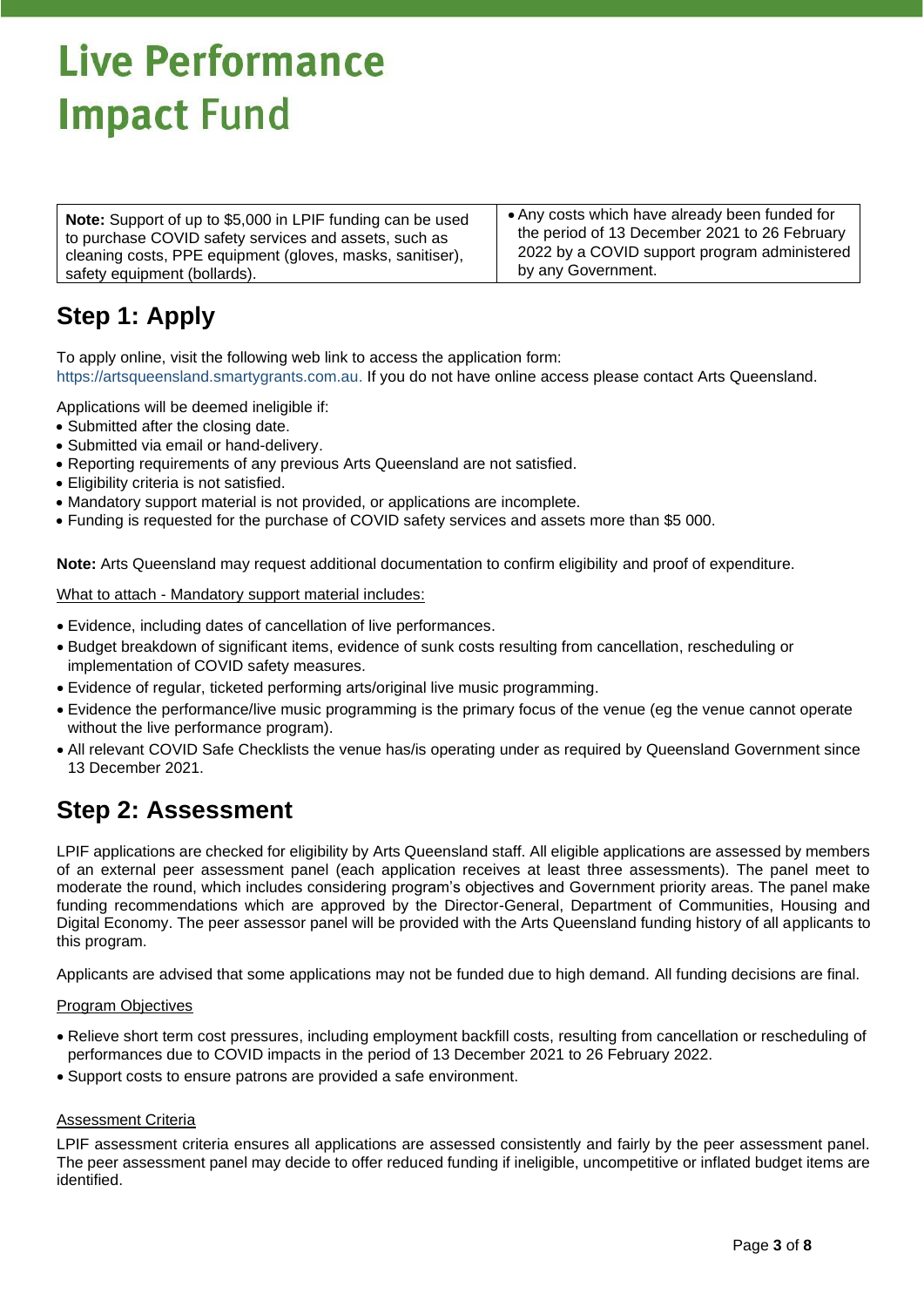When preparing your application, you should address the following assessment criteria and demonstrate how success will be measured:

- 1. Applicant's significance and contribution to Queensland's performing arts ecology.
	- Demonstrated history and role of the applicant in:
		- presentation of performance and productions
		- activation of venue space, including employment of Queensland artists through regular programming
	- Scale and nature of operations relative to the LPIF application.
- 2. Financial need and impact of COVID-19 on the venue's operations between 13 December 2021 and 26 February 2022
	- Demonstrated financial impacts of COVID-19
	- Evidence of arts workers and other workers employment costs to be supported by LPIF funding
	- Evidence of COVID safety measures, including equipment costs to be supported by LPIF funding.

#### **Step 3: Outcomes**

All successful and unsuccessful applicants will receive an email advising of the funding application outcome.

Ineligible applications will be notified once the application has been deemed ineligible by Arts Queensland staff. You are strongly encouraged to discuss your application with Arts Queensland prior to submitting it to minimise the risk of your application being deemed ineligible.

#### **Step 4: Funding agreement and grant payment**

If you are approved for funding, Arts Queensland will send you a funding agreement and a request for your payment details. If you do not return the signed funding agreement and payment details within 30 business days of receipt of the offer, the offer of funding will lapse and will no longer be available for you to accept.

Arts Queensland will be in contact if special conditions have been set for your funding and/or you have been offered reduced funding.

You will need to keep invoices/receipts as proof of expenditure. Arts Queensland conducts Quality Assurance activities and may request verification of expenditure.

You are required to comply with all applicable Commonwealth, State and Local government laws, including public health directions, during the term of the funding agreement.

### **Step 5: Acquittal report**

All successful applicants will be required to submit an outcome report to Arts Queensland within 30 business days of completing your funded activities. The outcome report collects information about outputs and outcomes, including artistic, cultural, social and economic returns on investment, and the expenditure of grant funding.

It is recommended that you familiarise yourself with the outcome report before you submit your application. The outcome report templates, as well as a range of associated tools and resources, are available from the Arts Queensland webpage.

The acquittal document will be submitted via SmartyGrants. You cannot apply for further funding from Arts Queensland until the grant acquittal is approved. Your acquittal documentation will be assessed by an Arts Queensland staff member and you may be asked to provide further information about the acquittal. You must keep all application evidence, supplier quotes, corresponding invoices and bank transactions for acquittal and audit purposes.

Variations may be considered (eg if COVID restrictions change, preventing opportunity for activity to be undertaken), please contact Arts Queensland as soon as possible to discuss any proposed variation.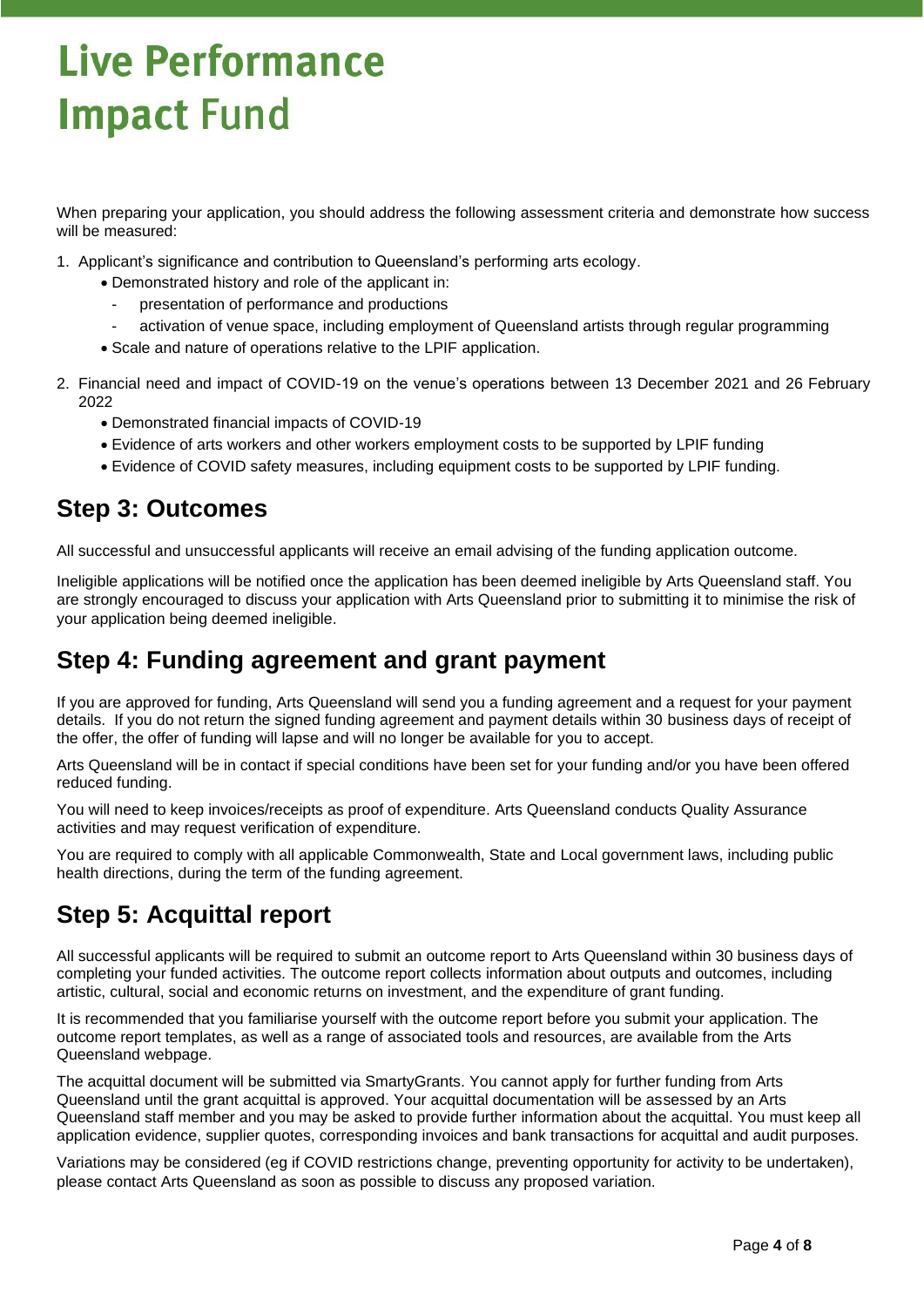Arts Queensland may request the return of grant funds if they are unspent at the time of acquittal, or due to breaches of the funding Guidelines or terms of funding.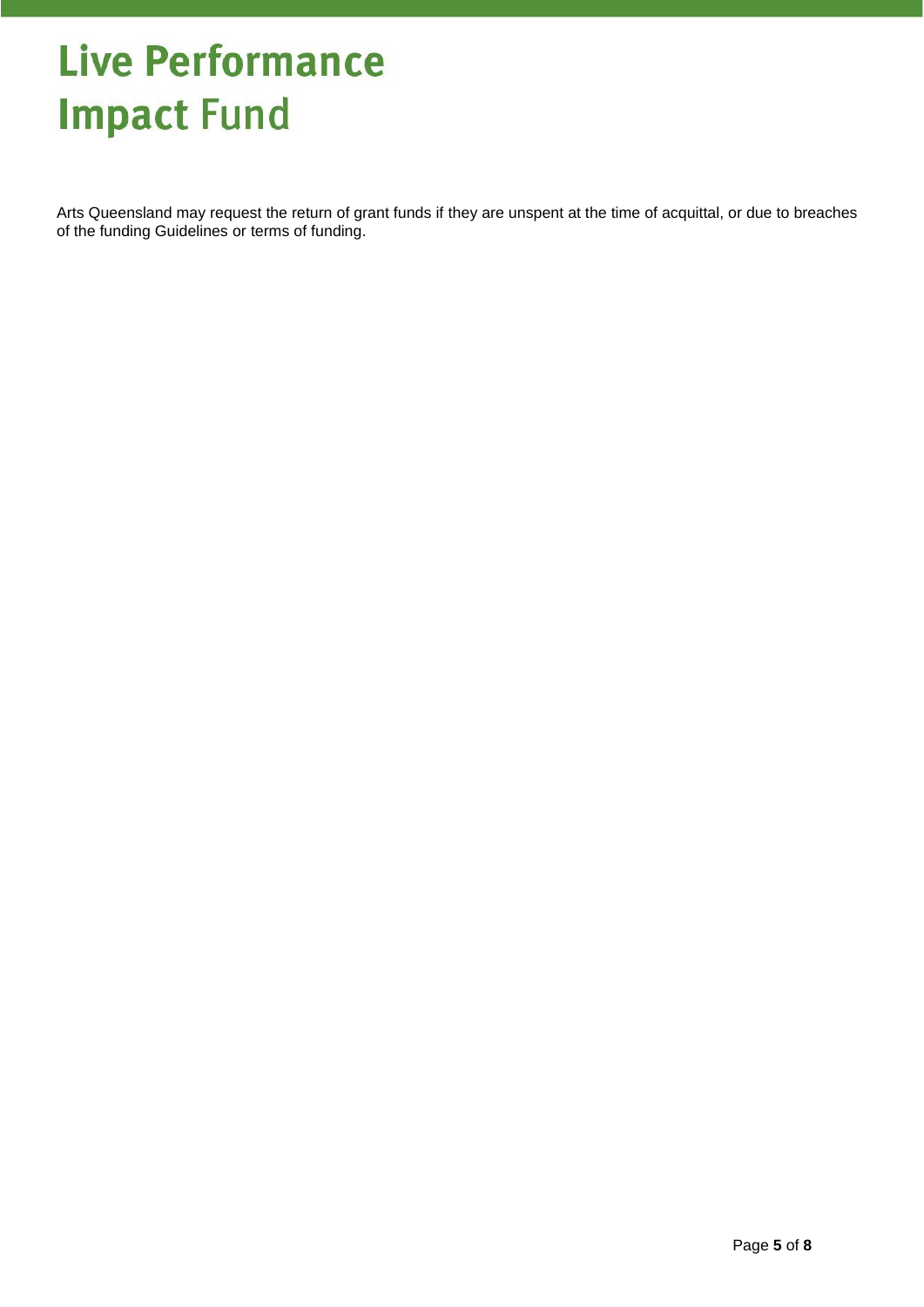### **Governance**

The Queensland Government recognises the important role of arts and culture in delivering significant social and economic outcomes for Queenslanders.

*[Creative Together 2020-2030](https://www.arts.qld.gov.au/creative-together)* is the Queensland Government's 10-year Roadmap, which will see Queensland renewed and transformed through arts, culture and creativity, with a focus on growing a strong and sustainable sector that can adapt to meet audience demand, embrace innovative delivery models, attract investors and build financial sustainability.

*Creative Together* priorities:

- o Elevate First Nations arts
- o Activate Queensland's local places and global digital spaces
- o Drive social change across the state
- o Strengthen Queensland communities
- o Share our stories and celebrate our storytellers.

The Queensland Government's \$22.5 million *[Arts and Cultural Recovery Package](https://www.arts.qld.gov.au/recovery)* underpins *Creative Together* and supports the Roadmap's first two-year action plan, *Sustain 2020-2022*, which focuses on stabilising Queensland's arts companies, securing jobs for artists and arts workers, and delivering COVID-safe cultural experiences to Queensland audiences.

#### **Queensland Government commitments**

The Queensland Government is committed to recognising the value of the arts, culture and creativity, and ensuring they are an integral part of the lives and communities of all Queenslanders, and has developed *Creative Together: 2020-2030* as a whole of Government strategy to deliver significant social and economic outcomes to renew and transform Queensland.

The Queensland Government also has clear objectives for the community built around *Unite and Recover – Queensland Economic Recovery Plan*, including safe guarding our health, supporting jobs, backing small business, making it for Queensland and building Queensland, growing our regions, investing in skills, backing our frontline services and protecting the environment.

#### **Population Groups**

Arts Queensland is committed to realising the ambitions of the Queensland Aboriginal and Torres Strait Islander Economic Participation Framework, the Queensland Cultural Diversity Policy, the Queensland Youth Strategy and the National Arts and Disability Strategy.

Applications which include the following population groups as creators, participants or audiences will strengthen the implementation of Queensland Government commitments: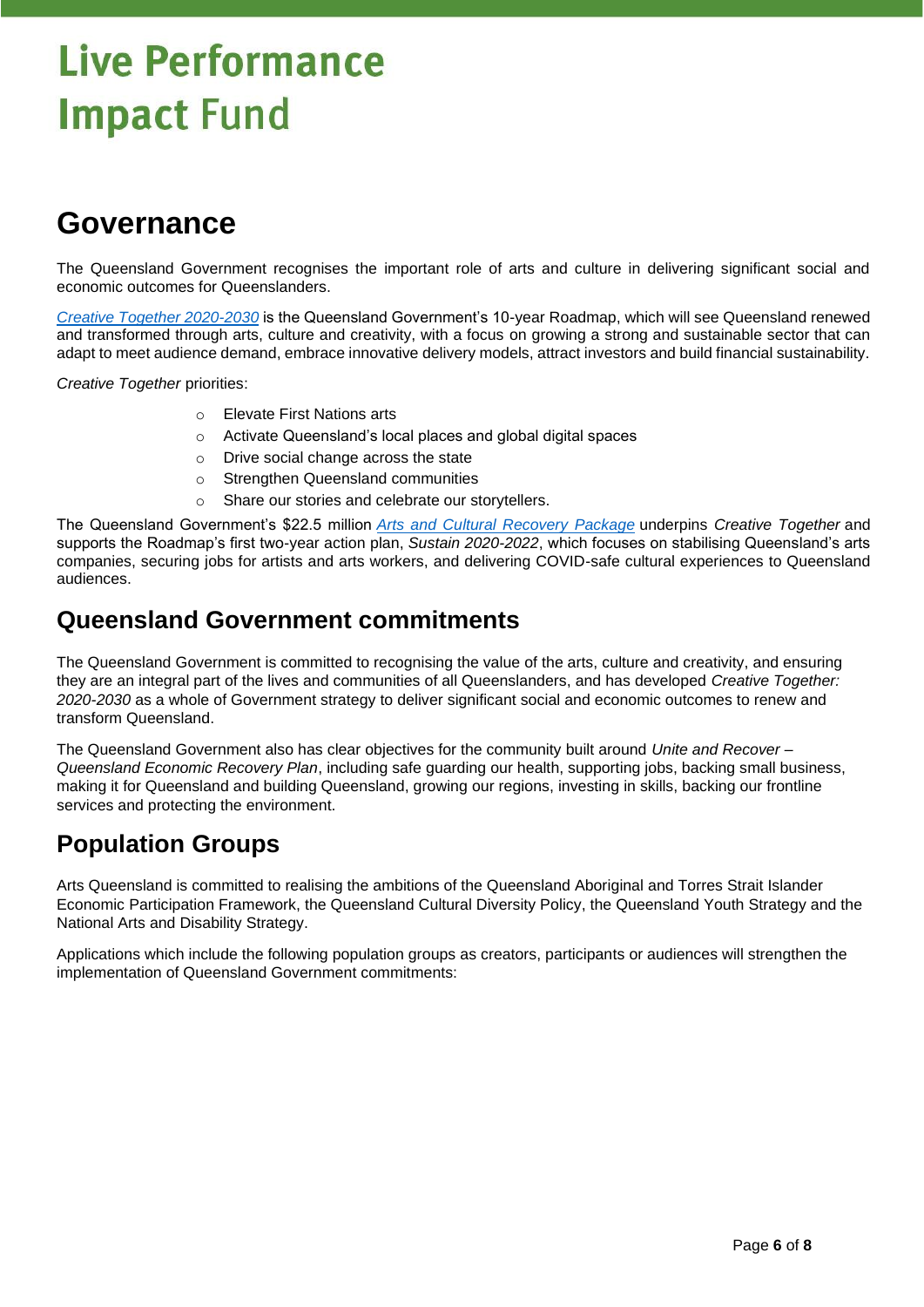- Aboriginal peoples
- Torres Strait Islander peoples
- Australian South Sea Islander peoples
- Regional Queenslanders
- People with disability\*
- People from culturally and linguistically diverse backgrounds
- Older people (over 55 years of age)
- Youth (12 25 years of age)
- Children (0-11 years)
- LGBTIQ+

\*Note that funding recipients are required to meet legal obligations in relation to accessibility including access to web content.

Applicants are encouraged to explore how they might direct their activities to these specific population groups where appropriate.

#### **Protocols for working with First Nations Artists and Communities**

Guidance on best practice approach for working with First Nations artists and communities can be found on the Australia Council for the Arts website: [Protocols for using First Nations Cultural and Intellectual Property in the Arts](https://www.australiacouncil.gov.au/programs-and-resources/Protocols-for-using-First-Nations-Cultural-and-Intellectual-Property-in-the-Arts/?mc_cid=1384a8c89d&mc_eid=aea7aa2278)

Arts Queensland respects the cultural and spiritual significance of First Nations People and acknowledges that:

(a) any ICIP belongs to the Traditional Owners of the ICIP; and

(b) ownership of the ICIP will, at all times, remain with the Traditional Owners of the ICIP.

**Indigenous Cultural and Intellectual Property or ICIP** means First Nations Peoples' interests in their culture, heritage and knowledge and includes the intangible and tangible aspects of cultural practices, cultural expressions, resources and knowledge systems that have been, and continue to be, developed, nurtured and refined by First Nations People as part of expressing their cultural identity. ICIP excludes Intellectual Property Rights and Moral rights.

**Intellectual Property Rights** includes all present and future rights in relation to copyright, trademarks, designs, patents, trade, business or company names, trade secret, confidential or other proprietary rights, or any rights to registration of such rights whether created before or after the date of the funding agreement, and whether existing in Australia or otherwise, but excludes Moral Rights;

**Moral Rights** means the right of integrity of authorship, the right of attribution of authorship and the right not to have authorship falsely attributed, more particularly as conferred by the *Copyright Act 1968* (Cth), and rights of a similar nature anywhere in the world, whether existing before or after the date of the funding agreement.

Arts Queensland may use images or material developed through funded initiatives for marketing, reporting or archival purposes and will seek approval from the applicant prior to doing so. Applicants are to advise Arts Queensland if the initiatives incorporates any ICIP, and if there are any restrictions on using the ICIP. Applicants are to advise Arts Queensland of the appropriate acknowledgement of Traditional Owners and the circumstances in which the acknowledgement must be made. Full details can be found in Arts Queensland's terms of funding.